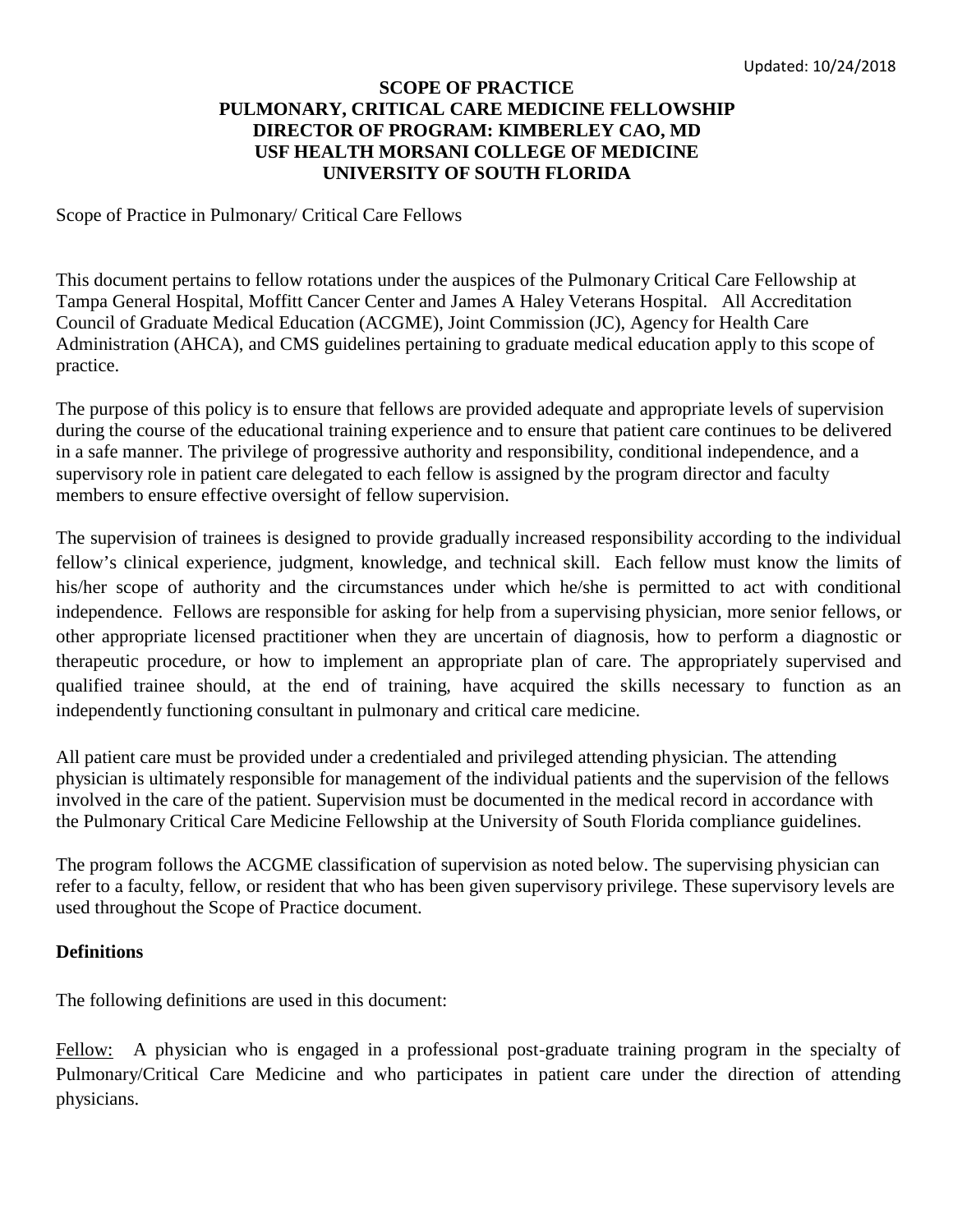Faculty Attending: An identifiable, appropriately-credentialed and privileged attending physician who is ultimately responsible for the management of the individual patient and for the supervision of the fellows involved in the care of the patient. The attending delegates portions of care to the fellows based on the needs of the patient and the skills of the fellows.

# Levels of Supervision:

*Level-1*: **Direct Supervision** – The supervising physician is physically present with the Fellow and patient

# *Level-2*: **Indirect Supervision**:

- A: Direct supervision immediately available The supervising physician is physically within the confines of the site of patient care, and immediately available to provide Direct Supervision
- B: Direct supervision available The supervising physician is not physically present within the confines of the site of patient care, is immediately available via phone and/or electronic modalities, and is available to provide Direct Supervision
- *Level-3*: **Oversight –** The supervising physician is available to provide review of procedures/encounters with feedback provided after care is delivered

# **Purpose**

Pulmonary and Critical Care fellows, post graduate year IV, V, and VI, function under the supervision of the attending staff of the Pulmonary/Critical Care Medicine program. The medical staff of the University of South Florida's teaching hospitals or outpatient facilities have overall responsibility for the quality of the professional services provided to patients, including patients under the care of the Fellows. It is, therefore, the responsibility of the medical staff to ensure that each Fellow is supervised in his/her patient care responsibilities by a LIP (licensed independent practitioner) who has clinical privileges at the above sites by the medical staff credentialing process.

# **Procedures**

- A. Pulmonary/Critical Care Medicine Fellows are supervised by credentialed providers (Faculty Attendings) who are on the medical staff of University of South Florida's teaching hospitals or outpatient facilities in which they are attending. The Faculty Attendings must be credentialed in that hospital for the subspecialty care and diagnostic and therapeutic procedures that they are supervising. In this setting, the supervising Faculty Attending is ultimately responsible for the care of the patient.
- B. The Program Director defines policies to specify how trainees in the program become progressively independent in specific patient care activities in the program while being appropriately supervised by medical staff. Graduated levels of responsibility are delineated by a job description for each year of training. These Fellow supervision policies are in compliance with The Joint Commission (JC) policies on Fellow supervision. These policies delineate the role, responsibilities and patient care activities and delineate at what level of training a Fellow may write patient care orders, the circumstances under which they may do so, and what entries must be cosigned by Faculty Attendings.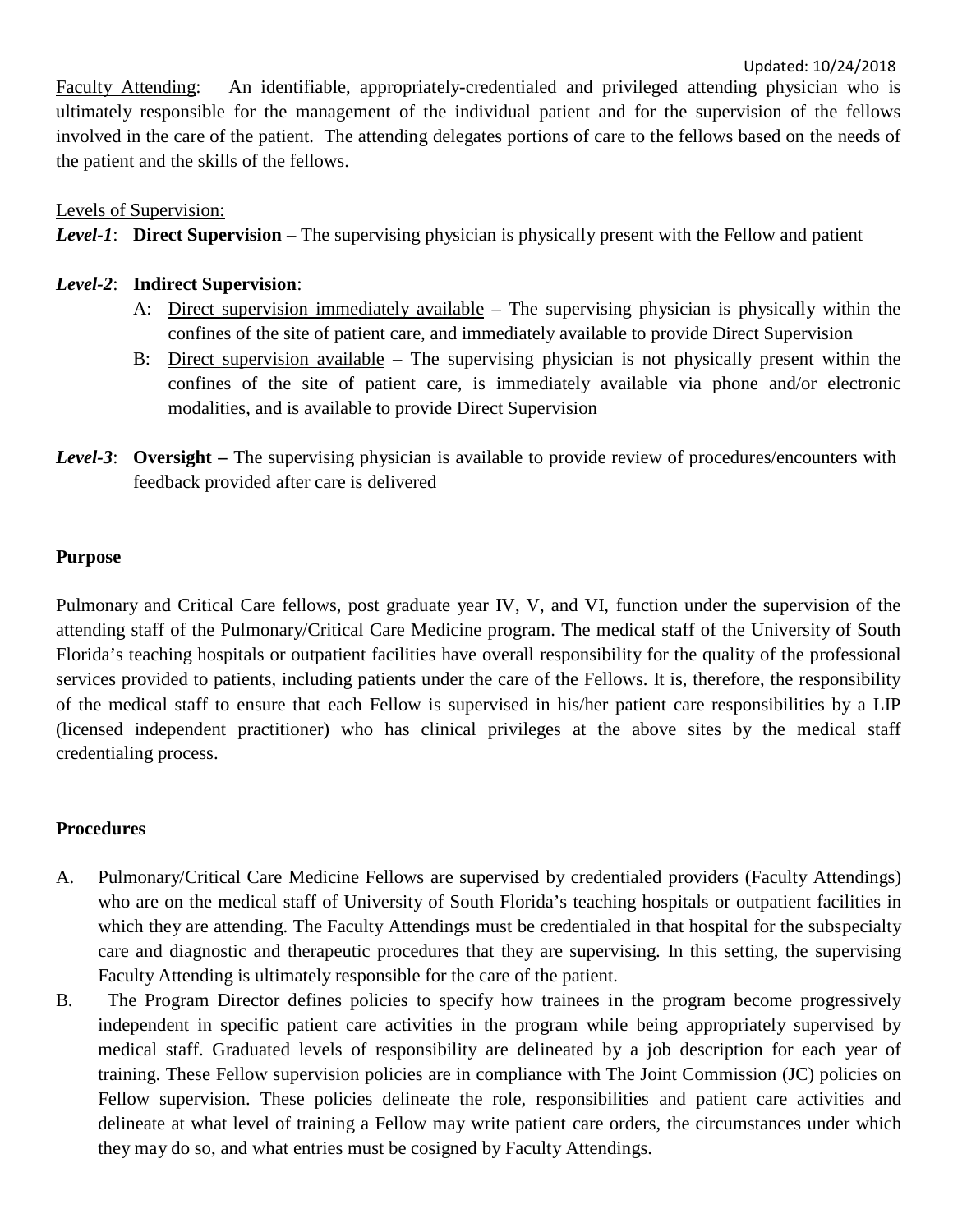- C. The supervision policies are distributed to and are followed by trainees and supervising medical staff. Compliance with the specialty fellowship supervision policy is monitored by the Program Director.
- D. The Fellow's progress to the next higher level of training is determined annually by the Program Director according to the standards delineated in the list of clinical activities and following verbal or written feedback given by the faculty. The assessment is documented in the Fellow's annual evaluation.
- E. In the following sections, the progression to independent (not directly supervised) practice for Fellows is delineated.

## **Clinical Responsibilities:**

The clinical responsibilities for each resident are based on PGY-level, patient safety, fellow education, severity and complexity of patient illness/condition and available support services. The specific role of each fellow varies with their clinical rotation, experience, duration of clinical training, the patient's illness and the clinical demands placed on the team.

### **Supervision of Fellows in the Inpatient or Outpatient Setting**

Fellows and Attending Staff should inform patients of their roles in the patient's care at every new patient encounter. Faculty Attendings should delegate portions of patient care to Fellows. Fellows should serve in a supervisory role to medical students assigned to their clinics/rotations. Senior fellows should serve in a supervisory role of junior fellows with appropriate patients, provided the junior fellows have demonstrated progress in the training program.

#### Assignment of Levels of Supervision:

The Fellow is responsible for knowing the limits of his/her scope of authority, and outlined below is the Level of Supervision for specific tasks assigned based on PGY level of training or numbers of competent procedures performed.

The Fellows are expected to evaluate patients in in-patient and out-patient settings, devise treatment plans, write orders and prescriptions and discharge patients from the hospitals or clinics with the concurrence of the faculty attendings. All patient care decisions are ultimately the responsibility of the attending faculty physician.

A Fellow is considered qualified to perform a procedure independently if, in the judgment of the Program Director and as indicated by the list of procedures (see below), the Fellow is competent to perform the procedure safely and effectively.

Competence in the performance of specialty-specific procedures is documented by the responsible Faculty Attending on end-of-rotation evaluation forms provided by the Program Director, by documentation in any semiannual evaluation by the Program Director, and by ascent to PGY-6 or greater. The Faculty Attending of record remains ultimately responsible for all procedures performed by Fellows of any training level. All procedures performed independently by the Fellow must be documented in the medical record or by computer entry and must indicate the Faculty Attending of record. (Note: Billing and coding regulations for reimbursement requires Level-1 supervision regardless of PGY level.)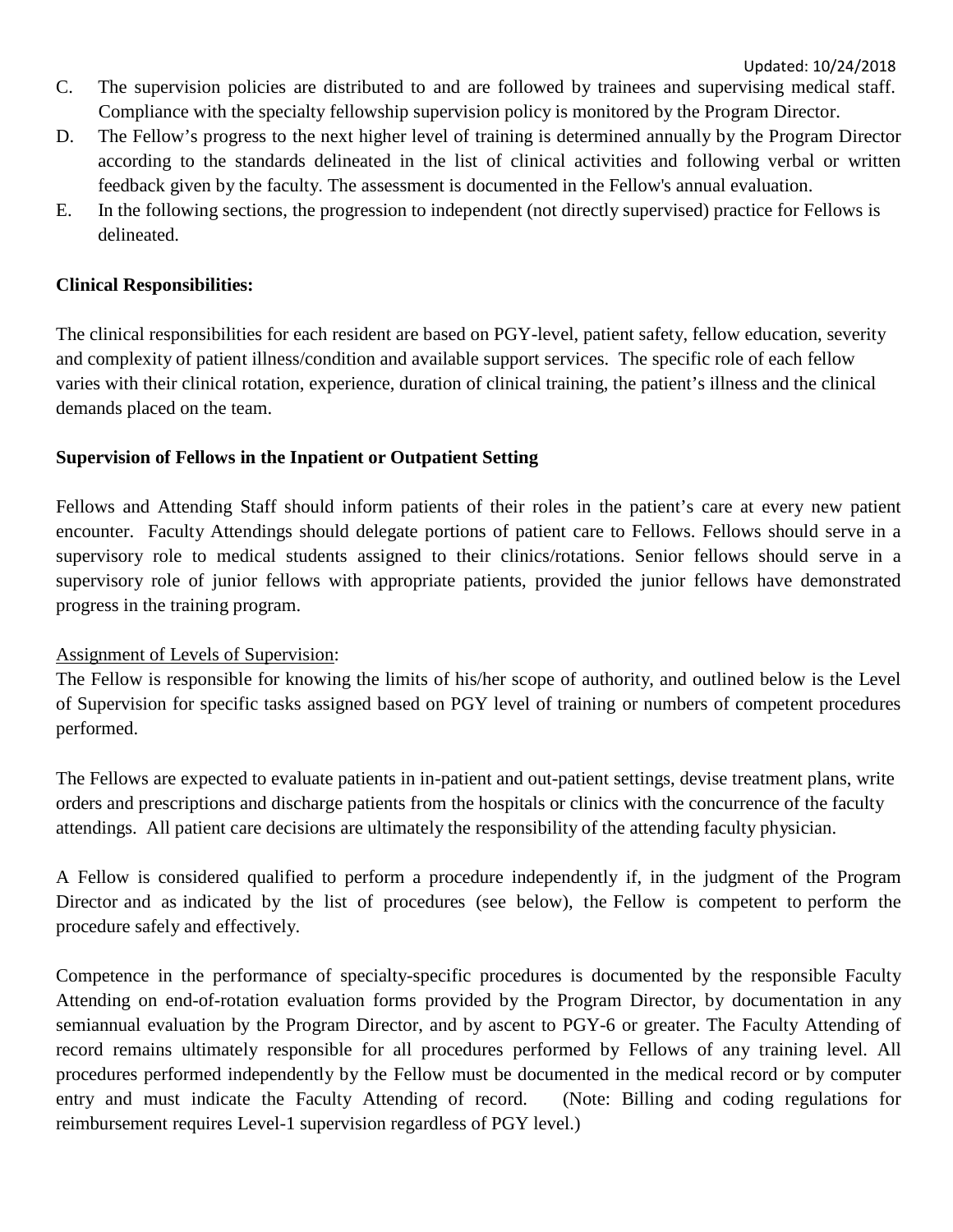- 1. Pulmonary and Critical Care Fellows (IV, V, VI) can take actions and perform procedures listed below with Oversight Supervision.
	- a.Perform history and physical examinations and write orders and prescriptions in all pulmonary and critical care areas.
	- b. After suitable training and evaluation as denoted above they may interpret exercise testing, pulmonary function testing, exercise testing, polysomnography and multiple sleep latency testing, interpretation and calibration of hemodynamic monitoring systems, and management of non-invasive and invasive mechanical ventilation with Oversight Supervision.
	- c.Final interpretation of exercise tests, polysomnography, MSLT, pulmonary function tests, methacholine challenge testing, and multiple sleep latency tests will be by faculty attending.
	- d. After suitable training, minimum number of procedures performed under direct supervision (as listed in table at the end of the document) and evaluation of competence, they may perform: thoracentesis, paracentesis, lumbar puncture, cardioversion, central venous access, arterial line insertion, advanced cardiopulmonary life support with Oversight supervision.
- 2. Pulmonary and Critical Care Fellows (IV, V, VI) can take actions and perform procedures listed below with indirect but direct supervision available after appropriate number of procedures are performed under direct supervision based on the table (at end of document):

a.Small and large bore tube thoracostomies, temporary cardiac pacemaker lead insertion, establishment of airway (including endotracheal intubation), pulmonary artery catherization, and fiberoptic bronchoscopy on an intubated patient for therapeutic aspiration of mucus plugging.

- 3. Pulmonary and Critical Care Fellows (IV, V, VI) can take actions and perform procedures listed below under Direct Supervision:
	- a. Elective, non-emergent (see above caveat) flexible fiberoptic bronchoscopy and its associated procedures, percutaneous tracheostomy, cricothyroidotomy, pleural biopsy, and moderate conscious and deep sedation.
- 4. It is recognized that in the provision of medical care, unanticipated and life-threatening events may occur. The fellow may attempt any of the following procedures normally requiring supervision in a case where death or irreversible loss of function in a patient is imminent, and an appropriate supervisory physician is not immediately available, and to wait for the availability of an appropriate supervisory physician would likely result in death or significant harm. The assistance of more qualified individuals should be requested as soon as practically possible. The appropriate supervising practitioner must be contacted and apprised of the situation as soon as possible.
	- a.Thoracentesis, paracentesis, lumbar puncture, small and large bore tube thoracostomies, cardioversion, temporary cardiac pacemaker lead insertion, establishment of airway (including supraglottic airway, endotracheal intubation and cricothyroidotomy), pulmonary artery catherization, central venous access, arterial line insertion, advanced cardiopulmonary life support, non-invasive and invasive mechanical ventilation management and emergent fiberoptic bronchoscopy on an intubated patient for therapeutic aspiration of mucus plugging.

# Circumstances and events where Fellows must communicate with Faculty Attendings:

Fellows are encouraged to communicate with supervising Faculty Attendings any time that Fellow feels the need to discuss any matter relating to patient-care. The following are circumstances and events where Fellows **must** communicate with supervising Faculty Attendings:

- Encounters with any patient in emergency rooms
- All new patient encounters in intensive care or critical care units or inpatient units
- If requested to do so by other Faculty Attendings in any primary or specialty program
- If specifically requested to do so by patients or family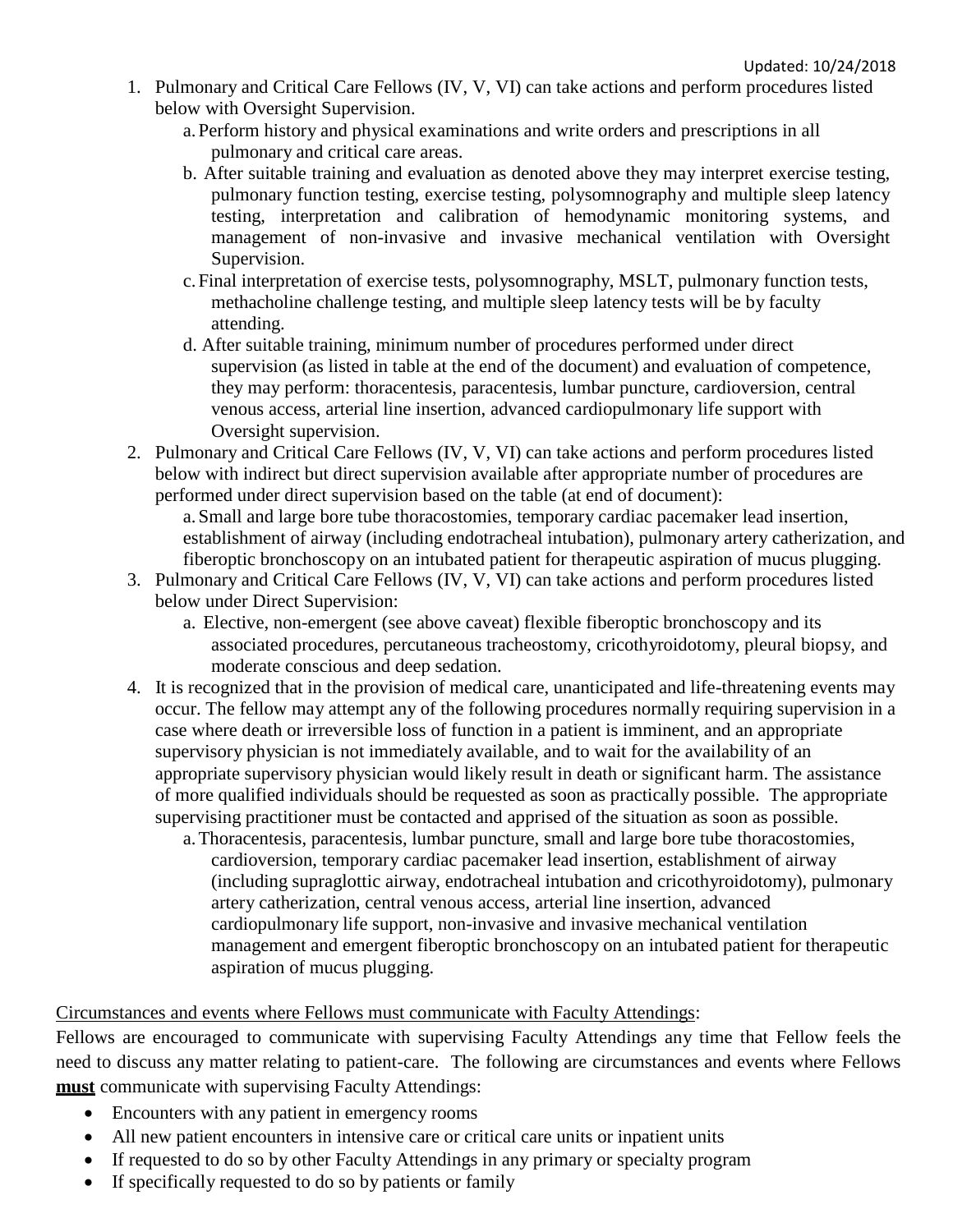- If any error or unexpected serious adverse event is encountered at any time
- If any mis-administration of medication dose is encountered
- If the Fellow is uncomfortable with carrying out any aspect of patient care for any reason
- End of life care/treatment

### Documentation Requirements:

Faculty attending supervision of care for hospitalized patients must be documented in the inpatient record. All new patient consultations performed by a Fellow must be documented in the medical record or by computer entry, must include the name of the responsible onsite Faculty Attending and must personally evaluate all new patient consultations and provide evidence of his/her concurrence with the assessment, diagnostic and therapeutic plan (usually as an attestation to the Fellow note). All follow-up outpatient consultations performed by Fellows must be documented in the medical record or by computer entry, and must be discussed and seen promptly with the responsible onsite Faculty Attending.

1. Documentation that must be performed by Faculty Attending:

Documentation in writing or by computer record of concurrence with admission history, physical examination, assessment, treatment plan and orders must be accomplished by the Faculty Attending within 24 hours of admission. The Faculty Attending must also document concurrence with major clinical decisions by specific written note in the medical record.

2. Documentation done by Fellow:

Fellows may document patient care and staff supervision by writing consultation notes, progress notes, and/or cosigning notes written by medical students. Faculty Attendings are required to make teaching attestation to Fellows' notes. The Fellow must take liberal discretion to provide documentation as the clinical situation demands. Fellows should assist in documentation of informed consent, and refusal of care.

Faculty Responsibilities:

- 1. Routinely review fellow's documentation in the medical record.
- 2. Be attentive to compliance with institutional requirements such as problem lists, medication reconciliation, and additional field defined document priorities.
- 3. Provide fellows with constructive feedback
	- a. Evaluations:
		- i. The Faculty Attending must provide written evaluation of the Fellow's performance through the New-Innovations on-line evaluation system to the Program Director at the end of each rotation. The faculty are encouraged to also provide verbal and/or written Fellow performance evaluation mid-way through each rotation block. Evaluations should be discussed directly with the Fellow in addition to the written evaluation.
- 4. Serve as a role model to Fellow in the provision of patient care that demonstrates professionalism and exemplary communication skills.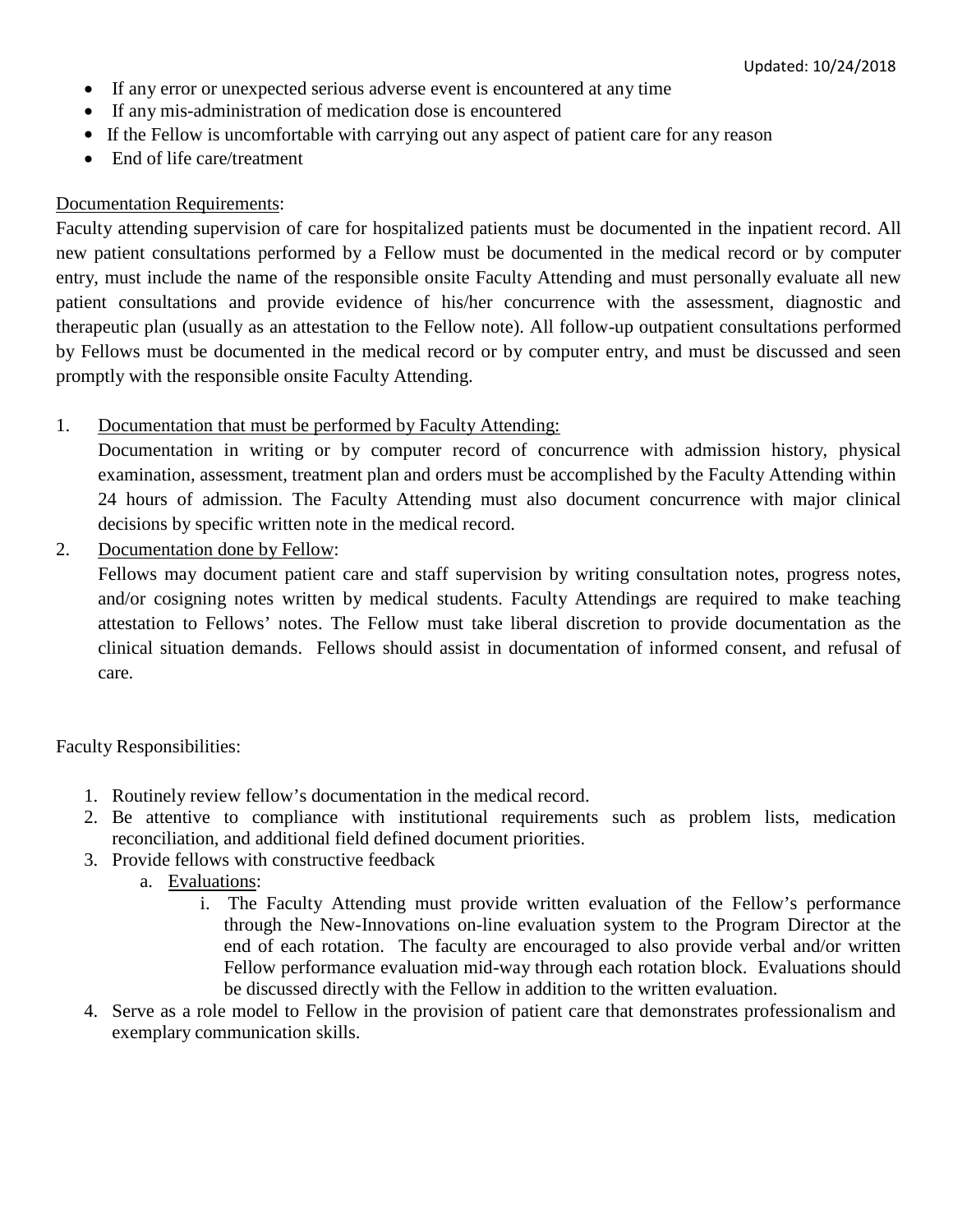# **PGY 4**:

- 1. Expected to become familiar with the role of a consultant in non ICU patients.
- 2. Will assume more independent responsibility for intensive care unit patients as the year progresses.
- 3. Is looked upon as a time to gather knowledge to form a very strong foundation in the CORE competencies and the CORE curriculum.
- 4. By the end of the first year, it is expected that the Fellow will comfortably don the role of a consultant with a good deal of expertise in the subspecialty.
- 5. In the outpatient setting, the Fellow will be given more responsibility in the interaction and work-up of patients. In the first year of this interaction, the Fellow and faculty member often will interact with patients together in the outpatient arena.
- 6. Will be mentored to either assume a previous research project or present a research project and work towards approval by the University IRB Committee. There may be a lengthy time to establish the IRB approval if the Fellow is starting a new project so that there will be accommodations for that Fellow to continue throughout the 3 years for completion of the project.

# **PGY 5:**

- 1. Will assume more responsibility for patient care, in both inpatient and outpatient settings.
- 2. They will be encouraged to develop a specific interest with regard to Pulmonary and/or Critical Care Medicine.
- 3. Attend College of Medicine Lecture Series given and open to all house staff and faculty with regard to critical evaluation of the literature and data as well as establishing a research career.
- 4. Will continue research projects, present a research project, and develop a QI/PS project.
- 5. In the outpatient setting, the Fellow will be given more responsibility in the interaction and work-up of patients. In the second year of this interaction, the Fellow and faculty member often will interact with patients together in the outpatient arena.

# **PGY 6:**

- 1. The Pulmonary, Critical Care Medicine Fellow is expected to serve as a true consultant to the other physicians.
- 2. Will be Board eligible to take the Pulmonary certifying examination. Most of the Fellows do so and therefore become ABIM certified in Pulmonary Diseases before graduating from the program.
- 3. Expected to be able to speak to peers and serve as an educator to other physicians via presentations at courses and meetings. Training is geared towards encouraging Fellows to establish good reputations for themselves, the type of consultant who will become a major asset to the community and the consulting physicians.
- 4. By the  $3<sup>rd</sup>$  year of training, the Fellow will see the patient first, formulate a treatment plan and present the information to the responsible faculty attending. Effort should be made to give the  $3<sup>rd</sup>$  year Fellow a first-hand experience seeing patients referred by other pulmonologists and patients who have difficult outpatient diagnostic problems.